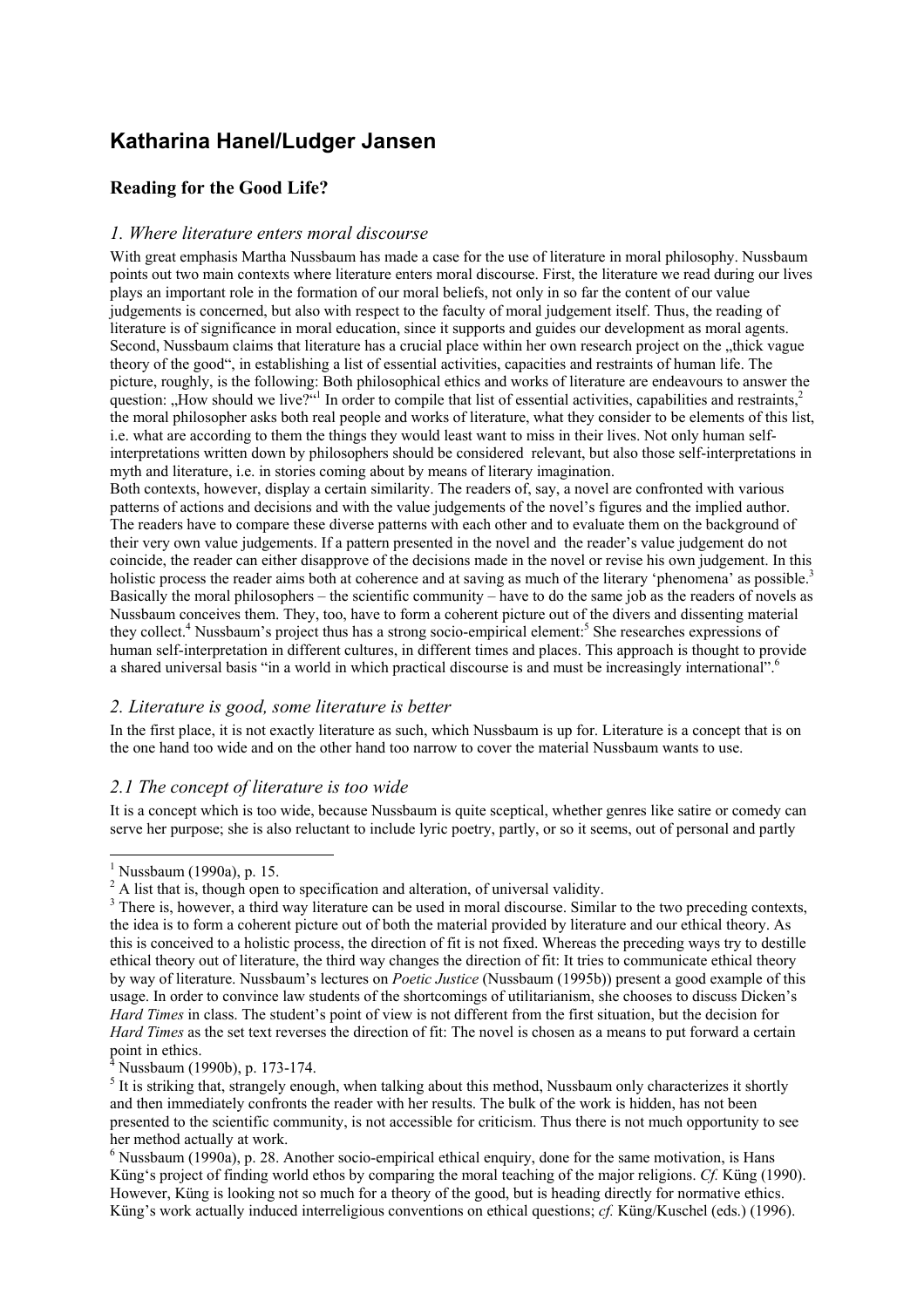out of formal reasons.<sup>7</sup> She thus puts the stress on novels, especially on novels of the realist Anglo-American tradition.<sup>8</sup> In addition, Nussbaum seems to have use only for literature of a certain artistic quality, not for trivial stuff.<sup>9</sup> Furthermore, not every content will serve Nussbaum's purposes: "Many of the stories we tell one another encourage the refusal of compassion, so not even the literary imagination itself is free from blame."10 Thus, for Nussbaum there are "wrong books" as well as for Mr Gradgrin,<sup>11</sup> Nussbaum's punching-utilitarianist from *Hard Times*, only that Mr Gradgrin prefers literature that transmits facts, whereas according to Nussbaum literature should be passionate and subversive.<sup>12</sup> Hence, there is need for constraints with regard to form, quality and content.

#### *2.2 The concept of literature is too narrow*

Then, literature is a concept that is too narrow: Why should it only be literature that influences our moral development in the way Nussbaum describes it? Why not, e.g. television soaps or rap music? In Nussbaum's life, it was literature that did the job of enhancing the moral development, as she tells us in the introduction to *Love's Knowledge*. 13 But in lower class families there is a good deal less reading. Television and pop music take the place of reading as spare time amusement, why not the place of reading in moral development, too? In recent works, Nussbaum at least submits that the odd movie film may fulfil the same functions she ascribes to literature.<sup>14</sup>

Furthermore, if we take the term "literature" seriously as something composed of *litterae*, written down in letters, we have to exclude all the myths and value judgements of societies living without any kind of literature, both in the past and in the present.<sup>15</sup> We neither would acknowledge the analogous role of oral traditions in the development of moral beliefs and judgement, nor could we expand the overlapping consent to the "thick vague" theory of the good" so as to include oral societies and story-telling in general. And this could play havoc to the possibility to use Nussbaum's theory for moral discourse across the border of nations and cultures.16 Actually, Nussbaum makes use of ancient myths to put forward her points,<sup>17</sup> which, though now literally fixed, originated in oral traditions.

Nussbaum presents brilliant examples that do their job in her project. But, as we have shown, it is not clear at all, in virtue of what these brilliant examples are able to do this job. It is not in virtue of being literature, nor in virtue of being novels. Pragmatically, however, in the remainder of this paper we will use the word "literature" to designate the material that is appropriate for Nussbaum's project.

## *3. Learning by reading*

#### *3.1 Is literature a better teacher than philosophy?*

According to Nussbaum, literary texts sensitize the readers' attention for the particularity of situations and enhance their care for the particularity of persons. This is done simply by telling stories about certain people and their decisions and actions in highly complex situations. Readers are guided through the lives of the literary figures, witnessing their emotions and moral conflicts. This is the first advantage of literature as against philosophy: Literature may present situations in its complexity, philosophy tries to reduce the complexity to a few abstract principles. The difficult and complex world we live in is reduced to a more simple and schematic one. Even when giving examples or suggesting thought experiments, moral philosophers are bound to reduce the situations they describe to a bare skeleton of facts, whereas novel authors may present whole biographies of the persons involved. In contrast to philosophy, which has the  $\mathcal{L}$  seductive power  $[\ldots]$  to lure the reader away from

-

sometimes more important than something written; *cf.* Vollrath (1981).<br><sup>16</sup> This intention is explicitly expressed e.g. in Form and Content , 28.<br><sup>17</sup> Cf. Nussbaum (1986); *cf.* also Nussbaum (1995a).

<sup>18</sup> To put it in Aristotelian terms, there is no *kath' hauto* relation between the functions of e.g. *Hard Times* in moral discourse and it is being a piece of literature or a novel. (One obvious candidate for being this causedesignating term is narration, story-telling. And indeed, this kind of ethics often is called "narrative ethics". The term "narration" includes books as well as non-book media and oral traditions. Thus, it is not too narrow. Though, for the reasons given above, it seems to be too wide a concept, too.)

 $^7$  Nussbaum (1990a), p. 46.

<sup>&</sup>lt;sup>8</sup> *Cf.* Nussbaum (1995b), p. 10, p. 87.

<sup>&</sup>lt;sup>9</sup> Though she does not want to condemn morally the reading of trivial literature. *Cf.* Nussbaum (1990c). <sup>10</sup> Nussbaum (1995b), p. xvii, *cf.* also p. 10. <sup>11</sup> Nussbaum (1995b), p. 1.

<sup>&</sup>lt;sup>12</sup> Nussbaum (1995b), p. xvii and p. 1.

<sup>&</sup>lt;sup>13</sup> Nussbaum (1990a), p. 11.<br><sup>14</sup> Nussbaum (1995b), p. 6; on p. 92 Nussbaum herself uses a scene from "Schindler's List" to illustrate a point. <sup>15</sup> For the role of traditions in oral societies  $cf$ . Assmann (1992). Even in the middle ages, oral traditions were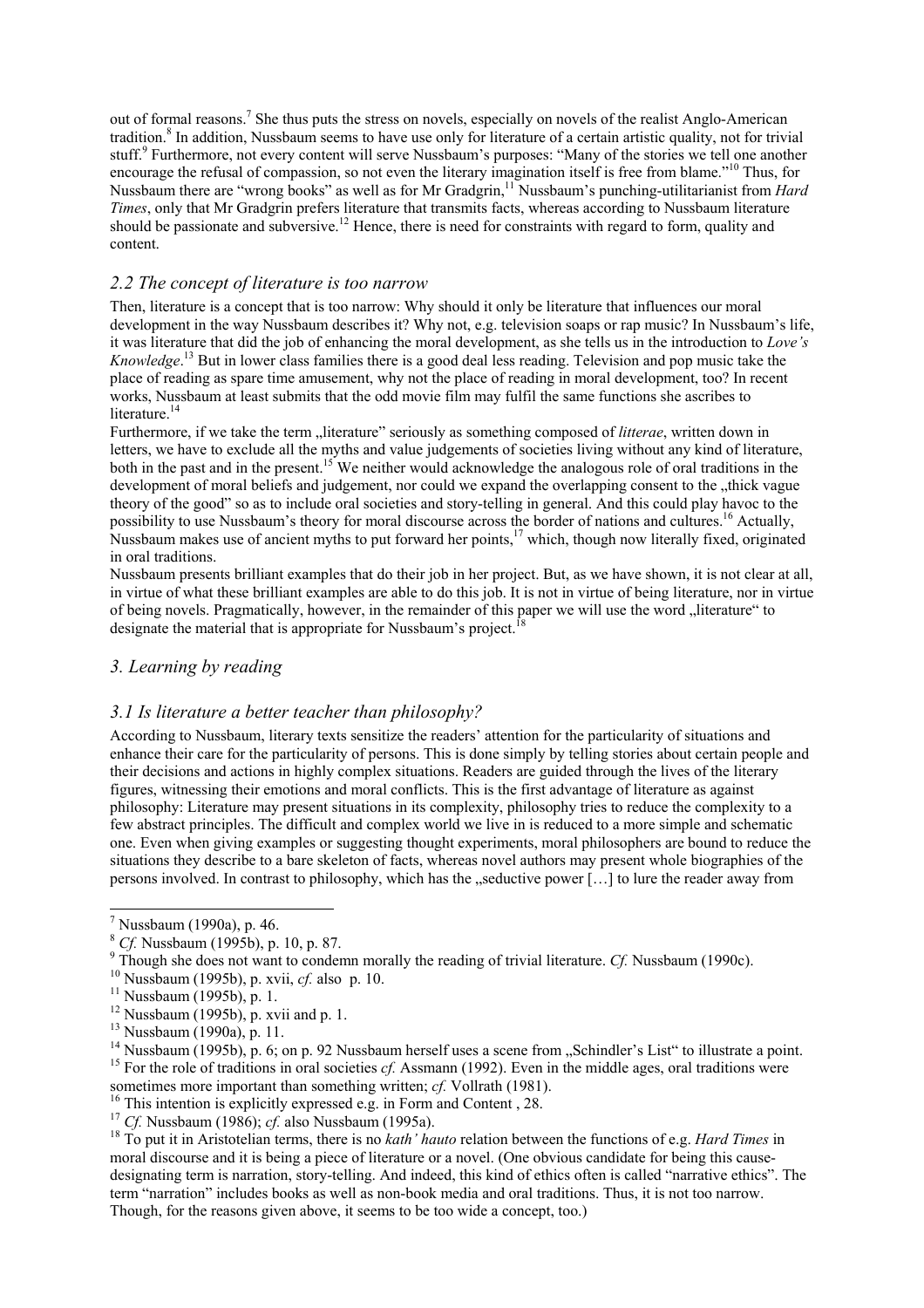the richly textured world of particulars to the lofty heights of abstraction",<sup>19</sup> literature has the "seductive power" to direct the reader's attention back to the richer and more complex world of particulars, as well as to the realisation and acceptance of emotions and chance. Nussbaum herself tries to combine the virtues of both philosophy and literature by quoting long passages from novels. In this way she enriches the generality of her philosophical reasoning with the concretness of literature.

Over and above, philosophical essays normally cultivate a style of rational and uncommitted thinking, while in our emotional responses and conflicts we are highly partial. Thus, philosophical essays seem not to be able to express the complexity of actual moral conflicts. Their very style seems to be a contradiction to what they should say. Where the message must be "Emotions are important", the medium says "Forget your emotions".<sup>20</sup> Thus, the narrative form of the text is of importance in Nussbaum's project, since a certain content needs to be expressed in a certain form, in order to be expressed appropriately.

Hence, the important contribution of novels to moral philosophy is that they are context-specific without being relativistic:  $21 \text{ In a novel}$ , a general idea of human flourishing [is brought] to bear on a concrete situation". Nussbaum herself does not hold the literary text alone sufficient in the field of morality so that literature and literary imagination are not able (and not meant) to "displace moral and political theory or to substitute emotions for principled arguments".<sup>23</sup> This, however, is an important point, which throws some light on the relation between philosophy and literature. For with regard to the diversity of human self-interpretations it is probable that a simple consent concerning the content of the capability list is hard to be found. A case in point is the diverging opinion the stoics hold about emotions. Here there is no close analysis of pieces of literature, though works of literature are cited, but in a rather illustrating or decorative way. Nussbaum does not weight the impact of ..emotional literature as against ..emotion controlling literature, although obviously there are many examples for both types: The controlling or suppression of emotions is a standard topos of western novel, and many variations of this theme can be found, for example, in the novels of Karl  $\text{May}^{24}$ , which have accompanied generations of German boys during their adolescence. Their hero, Old Shatterhand, has learned from the Apaches to control his emotions and to suppress bodily signs which would reveal them to others; in this he continues to be the idol of many boys, who themselves strive to be like the Apaches: There's no pain for an Indian, and boys don't cry.

However, Nussbaum does not really care about the existence of such literary counter-evidence to her view about emotions. Nor does she really cite "emotional" literature to proof her point. The onus of proof lies totally on philosophical grounds. It is philosophy, who has to figure out which of the competing value systems offered by different pieces of literature are to be preferred.

#### *3.2 Is literature a better teacher than reality?*

Even when we agree with Nussbaum that literature is a better teacher about morality than philosophy, we could still hesitate also to admit that literature is a better teacher than real life itself. Nussbaum adduces several arguments to sustain the superiority of literature. First, there is the quantitative aspect: "we have never lived enough",<sup>25</sup> Nussbaum rightly says. Literature can help to extend our own confined and parochial experience,  $\ldots$  making us reflect and feel about what might otherwise be too distant for feeling".<sup>26</sup>

-

<sup>&</sup>lt;sup>19</sup> Nussbaum (1990c), p. 238.

<sup>&</sup>lt;sup>20</sup> Nussbaum describes this kind of performative selfcontradiction between style and content in Nussbaum (1990a), p. 7. Her paradigms for how not to deal with these matters are Spinoza's Ethics and an article on love by W. Newton-Smith; *cf.* Newton-Smith (1973). *Cf.* Nussbaum (1990a), p. 20 and p. 30. The idea that the medium of communication itself influences the content has, of course, notably be highlighted by Marshall McLuhan before; cf. McLuhan (1964).

<sup>&</sup>lt;sup>21</sup> Readers start both with different intellectual capacities and with different educational and cultural backgrounds. Thus, reading will improve the readers' faculty of judgement to different extents. This is not yet a problem, for normally these differences do not make people quit moral life and discourse. But Nussbaum also suggests that the literary text provides concrete value judgements and answers to the question "How should we life?". However, different readers will understand texts differently and thus gain different value judgement from the texts, depending on their educational and cultural backgrounds.

 $22$  Nussbaum (1995b), p. 8.

<sup>23</sup> Nussbaum (1995b), p. 12.

<sup>&</sup>lt;sup>24</sup> May's novels caught the attention of the philosophers as early as the 1930s; witness E. Bloch (1935/1962).<br>Bloch however stresses the revolutionary potential of the fictive worlds created by May's fantasy.

<sup>&</sup>lt;sup>25</sup> Nussbaum (1990a), 47. Nussbaum traces this argument back to Aristotle; *cf*. Nussbaum (1986), Interlude 2.<br><sup>26</sup> Nussbaum (1990a), 47.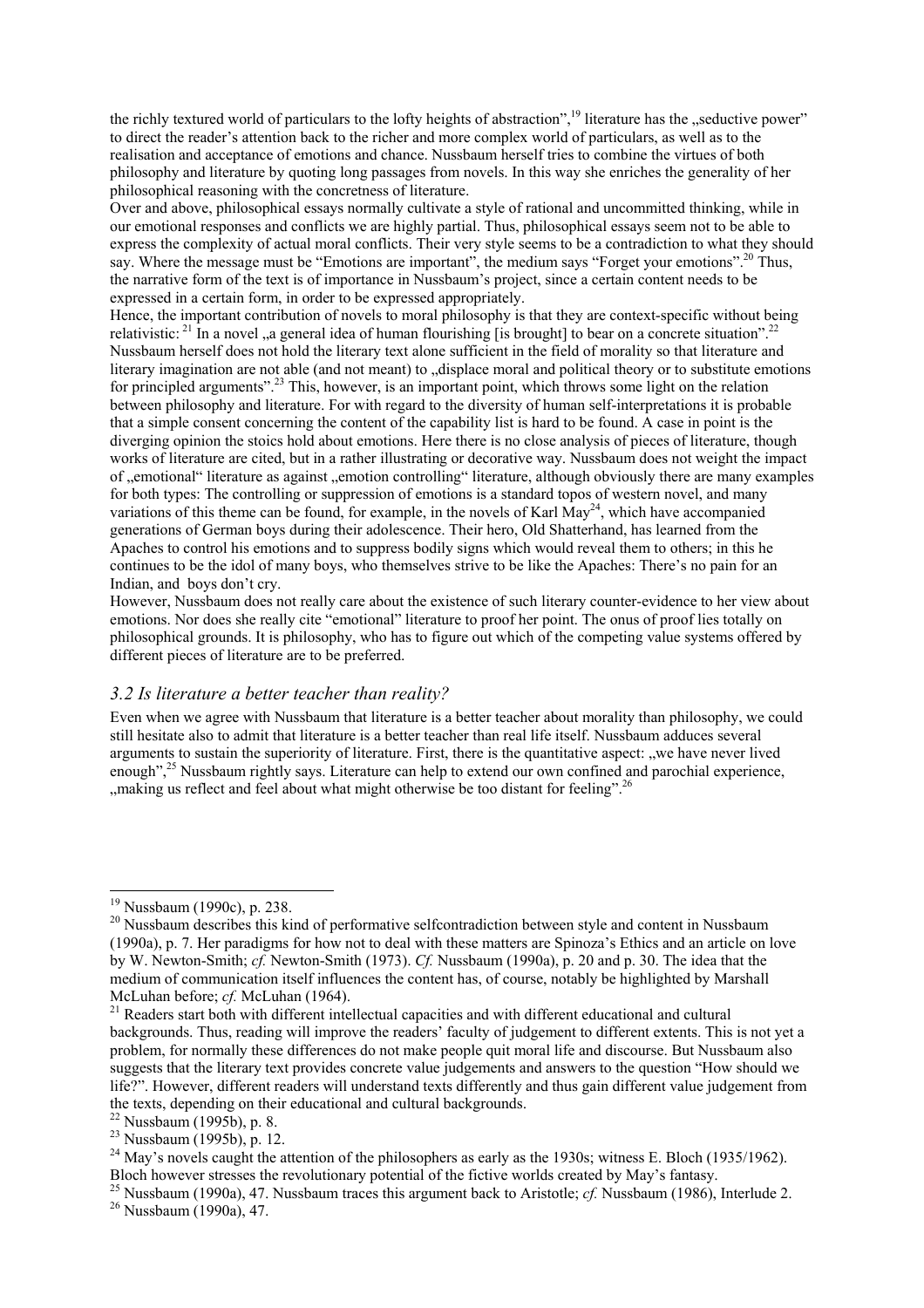Second, literature not only presents situations, but represents them *as* situations with certain problems, evaluating them normally from different perspectives, from the point of view of one or several figures and of the implied author. $27$ 

And, Nussbaum continues, there is a third advantage of literature as against real life: In relation to fictitious characters "we are free of certain sources of distortion that frequently impede our real-life deliberations", with the effect that, maybe, "it is only in relation to the literary text, and never in life, that we can have a relation characterized by genuine altruism".<sup>28</sup>

It is true: In real life, emotions like envy and hate often prevent us from having an empathic relationship to our companions. The absence of such emotions (which are characteristic of real-life situations) is a necessary requirement for truly recognizing the point of view of others. *Prima facie*, Nussbaum seems to have a good point here: Why should we hate a fictitious character? Why should we envy him? All which is said to belong to him, actions, achievements and possessions, belongs to him only fictitiously. There seems to be no reason to envy a fictitious person for her fictitious success.

On the other hand, it is not the case that we do not have any emotional relations to fictitious characters at all. Nussbaum herself relates to us that one summer her daughter was in love with James Steerforth, a character from Dickens's novel *David Copperfield*.<sup>29</sup> There is a nice radio play by Woody Allen, where the protagonist actually starts an affair with Madame Bovary. And if we can fall in love with a fictitious character, why should it not be possible also to develop feelings of envy, hate or jealousy towards a fictitious person? Why should a character in a novel if pitied in a certain situation not be envied in another? Sure, the object of desire causing, for example, envy and jealousy does not have a real existence and therefore could not be possessed by the reader at all. But the same applies, should fictitious persons become the object of feelings like love or pity. And if it is possible to feel sympathy and love, it should be possible to feel jealousy and hate as well. Obviously, Nussbaum tries to advertise the lack of realness as a big advantage, which could as well be seen as a disadvantage of literature in comparison to reality.

But what about Nussbaum's other claim that literature is both quantitatively and qualitatively superior to real life when it comes to the 'education of sentiments'? Nussbaum claims that "reading novels, as David Copperfield learned, is a practice for falling in love. And it is in part because novels prepare the reader for love that they make the valuable contribution they do to society and to moral development."30 But how could this preparation possibly work? How can love be practised, so to speak, in the simulator provided by the novel? And, in the first place, what can we learn about emotions by reading alone? When reading novels, we are confronted with situations that might have been previously unknown to us, and with emotional responses from the characters that appear strange to us, because we have never experienced them ourselves before. Once, maybe long before we fell in love for the first time, we did not know what love is. From novels and films, from operas and the reports of our friends and family we learnt: There is a feeling called love. People do fall in love with each other. When this happens, they behave strangely, do things they normally would not do. Having acquired these pieces of information, did we know what love is? Did we know what it is to be in love? Could we really assess the significance of that strong feeling? Rather, it seems, love remained some funny don't-know-what that strikes elder brothers and sisters.

The conclusion is pretty much forward: Only they who have been in love know what it is to be in love. Only they who have experienced pain know what it is to feel pain. In general, for a person to know what it is to have an emotion of a certain type requires that the very person herself has had this sort of emotion before. Then literature and other narratives still play an important role in putting our emotional responses into the cultural shape they have.<sup>31</sup> And how, if not by the help of the very same stories that formerly seemed so ridiculous, could we possibly recognize that strong feeling that strikes us as love? How would we know how to react, what to do, having fallen in love, if not these stories provide us with patterns of behaviour from similar situations? Indeed, narratives and emotions jointly make up narratives and emotions. But, in the end, it is not a novel but real life which allows us really to experience feelings, feelings that are constitutive and characteristic of human life. Ultimately, only life can teach us, what it is to be in love. Realistic though the literary text may be, it cannot be a substitute for reality. And this is a serious restraint to the extent literature can teach us empathy.

#### *4. Conclusion*

 $\overline{\phantom{a}}$ 

Martha Nussbaum's project is to promote a partnership between literature and moral philosophy. In this paper we discussed how this partnership could possibly look like. There certainly are some fields to which literature can contribute more than philosophy and also more than reality. Nevertheless, so we argued, literature is

<sup>27</sup> *Cf.* Nussbaum (1990a), pp. 5 and 47. For the concept of the implied author *cf.* Nussbaum (1990c), p. 233 and Nussbaum (1990a), p. 9.

<sup>28</sup> Nussbaum (1990a), p. 48, with reference to Henry James and Marcel Proust, respectively.

<sup>&</sup>lt;sup>29</sup> *Cf.* Nussbaum (1990e), p. 335.<br><sup>30</sup> Nussbaum (1990c), p. 238.

<sup>31</sup> *Cf.* Nussbaum (1990d), pp. 287, 293-294 on this point.